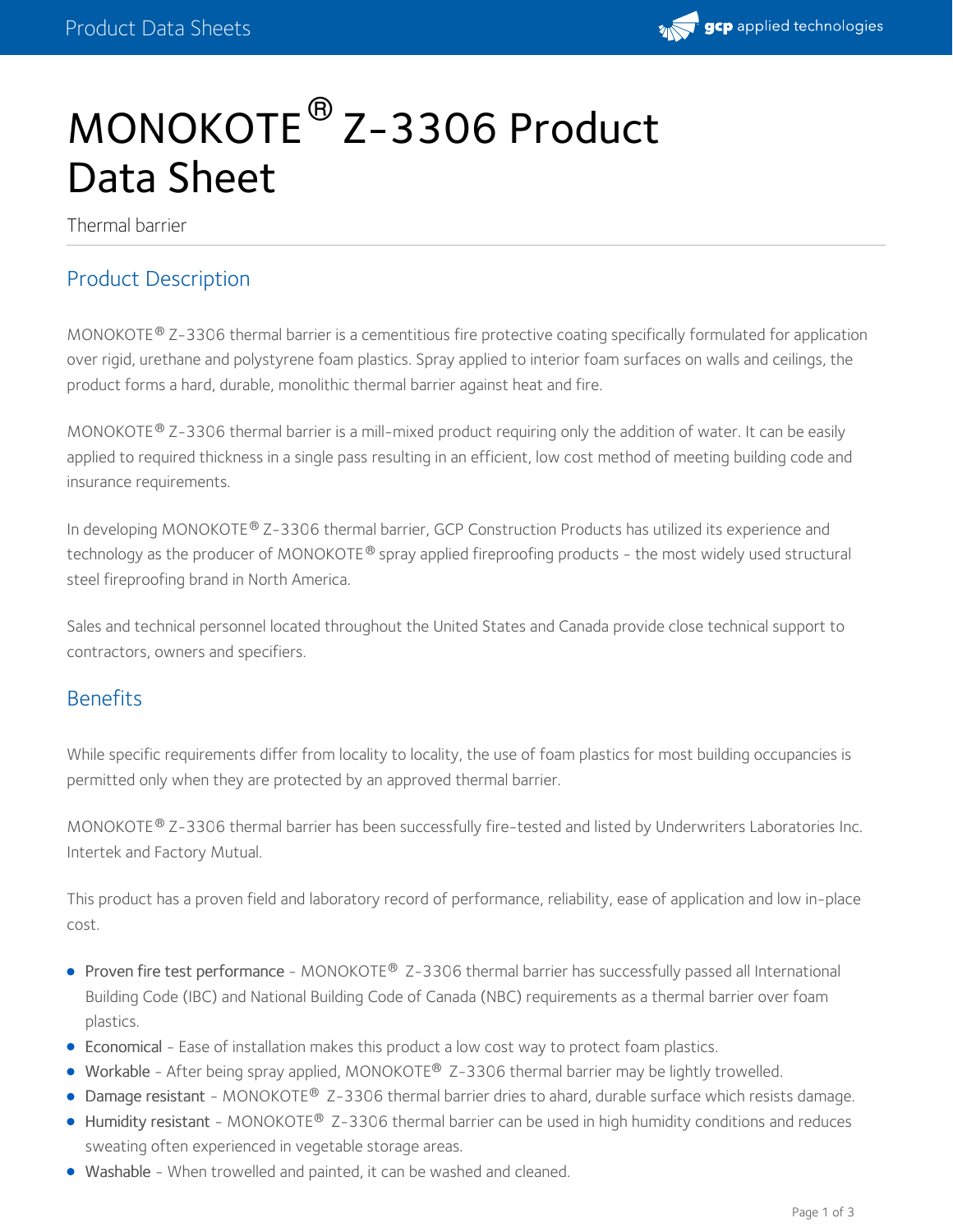## Product Data Sheets



| <b>TEST AGENCY</b>             | <b>TEST METHOD</b>        | <b>SUBSTRATE</b> | THICKNESS OF Z-3306 | <b>TEST RESULTS</b>          |
|--------------------------------|---------------------------|------------------|---------------------|------------------------------|
| Underwriters Laboratories Inc. | UL 1715 (Room fire test)  | Urethane foam    | 3/8 in. (10 mm)     | Passed                       |
| $(ULI)$ $(USA)$                | $(UBC 26-3)$              | Styrene foam     | 3/8 in. (10 mm)     | Passed                       |
| ULI (USA)                      | ASTM E119 Exposure (UBC   | Urethane foam    | 3/4 in. (19 mm)     | 15 minute rating             |
|                                | $26-2)$                   | Urethane foam    | 1 1/8 in. (29 mm)   | 30 minute rating             |
| ULI (USA)                      | ASTM E84 Exposure (Tunnel | Urethane foam    | $1/2$ in. $(13$ mm) | Flame spread 10              |
|                                | test)                     | Styrene foam     | 1/2 in. (13 mm)     | Smoke developed 5            |
|                                |                           |                  |                     | Flame spread 5               |
|                                |                           |                  |                     | Smoke developed 0            |
|                                | ASTM E2768-11             | Cement Board     | 1 in. (24 mm)       | Flame - $0$                  |
|                                |                           |                  |                     | Smoke - $0$                  |
| Intertek                       | CAN / ULC S101-14         | Urethane foam    | 1 in. (24 mm)       | 10 minutes                   |
|                                |                           |                  | 1 in. (24 mm)       | 20 minutes                   |
|                                |                           |                  | 1 in. (24 mm)       | 40 minutes                   |
| ULC (Canada)                   | CAN4-S124M                | Urethane foam    | 7/8 in. (21 mm)     | Classification A             |
|                                |                           |                  | 11/16 in. (16 mm)   | Classification B             |
|                                |                           |                  | 13/16 in. (20 mm)   | Classification C             |
|                                |                           |                  | 11/16 in. (16 mm)   | Classification D             |
| Interkek                       | <b>NFPA 286</b>           | Urethane foam    | 15/16 in. (23 mm)   | Passed                       |
| Factory Mutual Systems         | FM 4975                   | Urethane foam    | 7/8 in. (21 mm)     | Delay ignition 10-15 minutes |
|                                |                           | Styrene foam     | 1 1/8 in. (29 mm)   | Delay ignition 10-15 minutes |

\*Test results are based on ASTM E119 testing. CAN/ULC-S101 is equivalent to ASTM E119.

\* NFPA 275 requirements include ASTM E119 and a room corner test (NFPA 286, FM 4880 or UL 1715).

## Physical Properties

- $\bullet$  Bond strength 500 lbs/ft<sup>2</sup>
- Color Gray or off-white
- Theoretical yield 25 bd ft/bag (50 ft<sup>2</sup> at 1/2 in. thickness)

#### Installation

 $MONOKOTE<sup>®</sup> Z-3306$  thermal barrier is packaged in poly-lined bags for easy handling and storage.

FIREBOND ®® Concentrate (bonding agent) must be applied to all surfaces before application of MONOKOTE® Z-3306 thermal barrier.

MONOKOTE® Z-3306 thermal barrier is mixed with water in a plaster type mixer to form a consistent, pumpable slurry. This slurry is then spray applied.